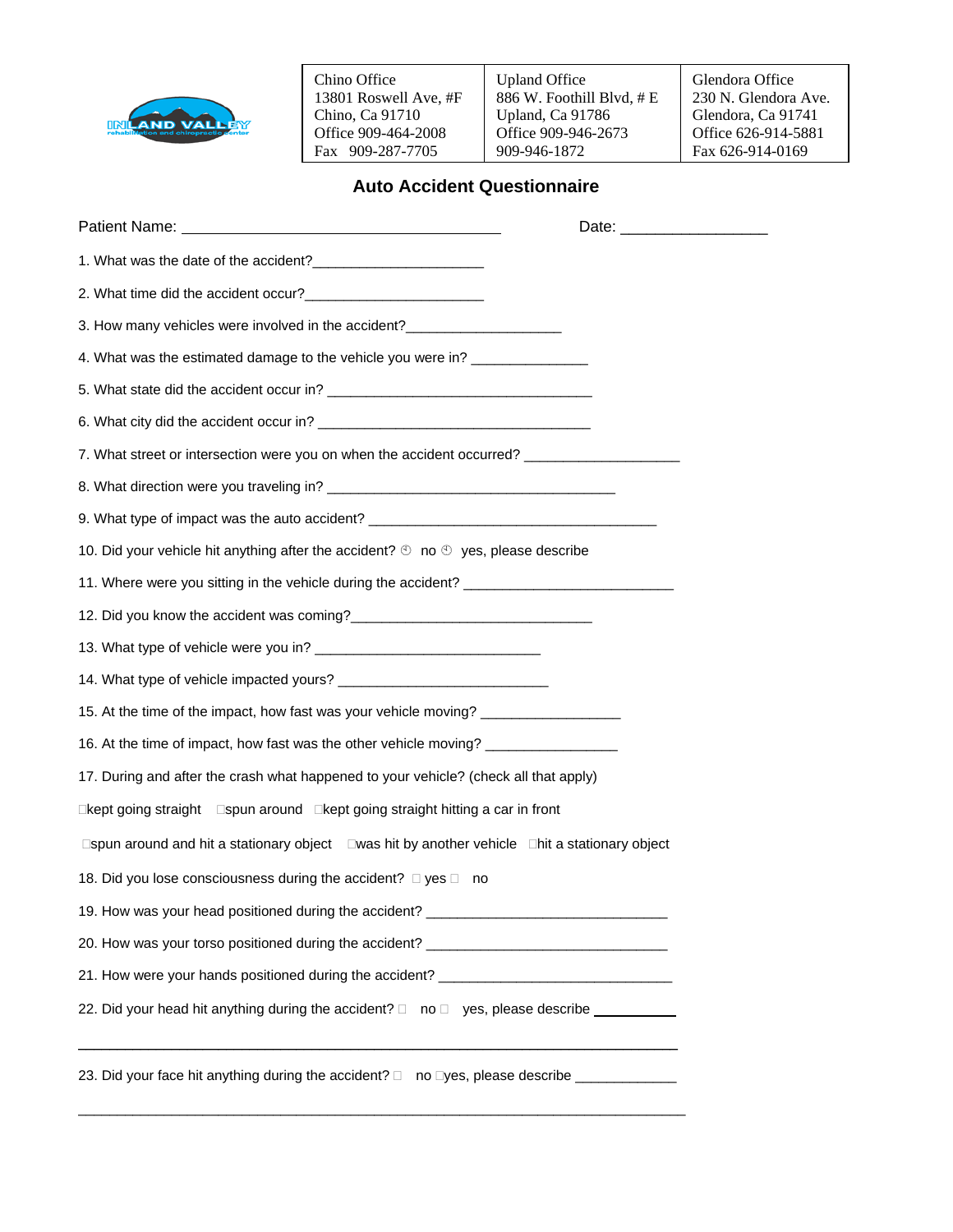|                                                                                                                            | Chino Office          | <b>Upland Office</b>     |  |  |  |  |
|----------------------------------------------------------------------------------------------------------------------------|-----------------------|--------------------------|--|--|--|--|
|                                                                                                                            | 13801 Roswell Ave, #F | 886 W. Foothill Blvd, #E |  |  |  |  |
|                                                                                                                            | Chino, Ca 91710       | Upland, Ca 91786         |  |  |  |  |
|                                                                                                                            | Office 909-464-2008   | Office 909-946-2673      |  |  |  |  |
|                                                                                                                            | Fax 909-287-7705      | 909-946-1872             |  |  |  |  |
| 24. Did your shoulders hit anything during the accident? □ no □ yes, please describe                                       |                       |                          |  |  |  |  |
| $\Gamma$ . Distance we are the finite section of the construction of $\Gamma$ , which is a second construction of $\Gamma$ |                       |                          |  |  |  |  |

| Chino Office          |  |
|-----------------------|--|
| 13801 Roswell Ave, #F |  |
| Chino, Ca 91710       |  |
| Office 909-464-2008   |  |
| Fax 909-287-7705      |  |

5. Did your neck hit anything during the accident?  $\Box$  no  $\Box$  yes, please describe  $\Box$ 

26. Did your chest hit anything during the accident?  $\Box$  no  $\Box$  yes, please describe  $\Box$ 

\_\_\_\_\_\_\_\_\_\_\_\_\_\_\_\_\_\_\_\_\_\_\_\_\_\_\_\_\_\_\_\_\_\_\_\_\_\_\_\_\_\_\_\_\_\_\_\_\_\_\_\_\_\_\_\_\_\_\_\_\_\_\_\_\_\_\_\_\_\_\_\_\_\_\_\_\_\_\_\_\_

\_\_\_\_\_\_\_\_\_\_\_\_\_\_\_\_\_\_\_\_\_\_\_\_\_\_\_\_\_\_\_\_\_\_\_\_\_\_\_\_\_\_\_\_\_\_\_\_\_\_\_\_\_\_\_\_\_\_\_\_\_\_\_\_\_\_\_\_\_\_\_\_\_\_\_\_\_\_\_\_\_

 $\_$  , and the set of the set of the set of the set of the set of the set of the set of the set of the set of the set of the set of the set of the set of the set of the set of the set of the set of the set of the set of th

 $\_$  ,  $\_$  ,  $\_$  ,  $\_$  ,  $\_$  ,  $\_$  ,  $\_$  ,  $\_$  ,  $\_$  ,  $\_$  ,  $\_$  ,  $\_$  ,  $\_$  ,  $\_$  ,  $\_$  ,  $\_$  ,  $\_$  ,  $\_$  ,  $\_$  ,  $\_$  ,  $\_$  ,  $\_$  ,  $\_$  ,  $\_$  ,  $\_$  ,  $\_$  ,  $\_$  ,  $\_$  ,  $\_$  ,  $\_$  ,  $\_$  ,  $\_$  ,  $\_$  ,  $\_$  ,  $\_$  ,  $\_$  ,  $\_$  ,

27. Did your hips hit anything during the accident?  $? \Box$  no  $\Box$  yes, please describe  $\_\_$ 

| 28. Did your knees hit anything during the accident? $? \Box$ no $\Box$ yes, please describe of |  |  |
|-------------------------------------------------------------------------------------------------|--|--|
|-------------------------------------------------------------------------------------------------|--|--|

29. Did your feet hit anything during the accident?  $? \Box$  no  $\Box$  yes, please describe  $\_\_$ 

30. What kind of headrest was in your vehicle? \_\_\_\_\_\_\_\_\_\_\_\_\_\_\_\_\_\_\_\_\_\_\_\_\_\_\_\_\_\_\_\_\_\_\_\_\_\_\_\_\_\_

\_\_\_\_\_\_\_\_\_\_\_\_\_\_\_\_\_\_\_\_\_\_\_\_\_\_\_\_\_\_\_\_\_\_\_\_\_\_\_\_\_\_\_\_\_\_\_\_\_\_\_\_\_\_\_\_\_\_\_\_\_\_\_\_\_\_\_\_\_\_\_\_\_\_\_\_\_\_\_\_\_

 $\Box$  movable fixed headrest  $\Box$  non-movable fixed headrest  $\Box$  no headrest

31. Where was the headrest positioned on your head? \_\_\_\_\_\_\_\_\_\_\_\_\_\_\_\_\_\_\_\_\_\_\_\_\_\_\_\_

- 32. Did you have your seatbelt on during the accident?  $\square$  no  $\square$  yes
- 33. Did you slide out of your seatbelt during the accident?  $\square$  no  $\square$  yes
- 34. What was damaged in your vehicle? (Check all that apply)
- $\Box$  windshield  $\Box$  side window  $\Box$  trunk  $\Box$  mirror
- $\Box$  steering wheel  $\Box$  rear window  $\Box$  front left door  $\Box$  knee bolster
- $\Box$  dashboard  $\Box$  rear bumper  $\Box$  front right door  $\Box$  back right door
- $\Box$  seat frame  $\Box$  front bumper  $\Box$ back left door  $\Box$ completely totaled
- 35. Choose the items that dented inward
- $\Box$  floorboards  $\Box$  side door  $\Box$  dashboard
- 36. Choose the doors that would not open as a result of the accident
- $\Box$  front left  $\Box$  front right  $\Box$  rear left  $\Box$  rear right